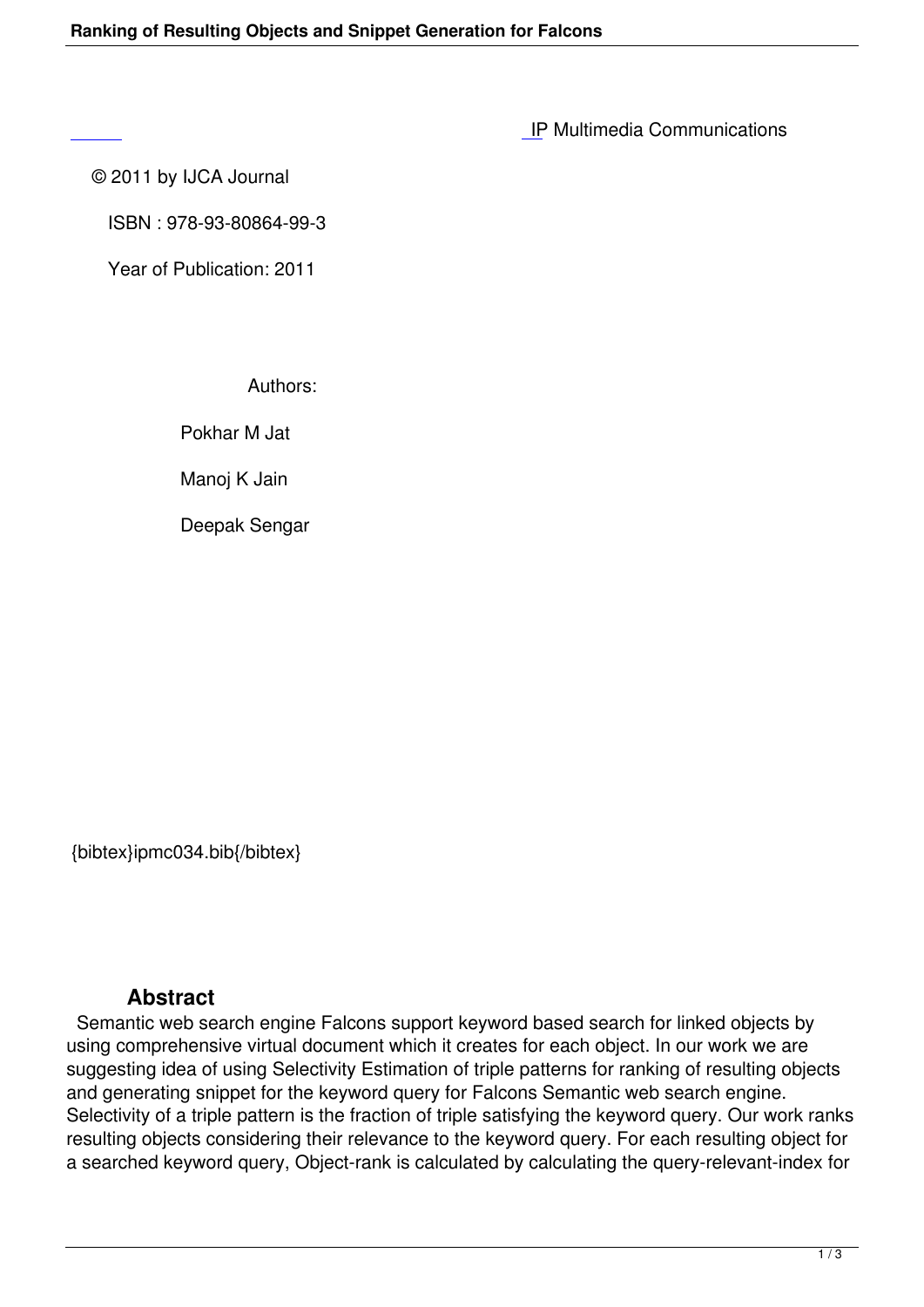each RDF triple related to the object. For each resulting object, a query relevant structured snippet is provided to show the associated literals and linked objects matched with the query. Snippet generation is also done by query-relevant index of RDF triples related to the resulting object.

## **Reference**

 1. Cheng Gong & Qu Yuzhong, Searching Linked Objects with Falcons: Approach, Implementation and Evaluation. In International Journal on Semantic Web and Information System, 5(3), 50-71, July-September 2009

 2. X. Zhang, G. Chang & Y. Qu (2007). Ontology Summarization based on RDF Sentence Graph. In C. Williamson, M. E. Zurko, P. Patel-Schneider, & P.Shenoy (Eds.), Proceedings of the 16th International Conference on World Wide Web (pp. 707-716). New York,NY,USA: ACM

 3. G. Tummarello, C. Morbidoini, R. Bachmann-Gmur, & O. Erling (2007). RDF Sync: Efficient Remote Synchronization of RDF Models. In K. Aberer et al. (Eds.), Proceedings of the 6th Semantic web Conference and the 2nd Asian Semantic web Conference (Vol. 4825, pp. 537 - 551). Berlin/Heidelberg: Springer.

 4. T. Tran, P. Cimiano, S.Rudolph, & R. Studer (2007). Ontologu Based Interpretation of Keywords for Semantic Search. In K. Aberer et al. (Eds), Proceedings of the 6th Semantic web Conference and the 2nd Asian Semantic web Conference (Vol. 4825, pp. 523 - 536). Berlin/Heidelberg: Springer.

 5. A. Bernstein, C. Kiefer, and M. Stocker. OptARQ: A SPARQL Optimization Approach based on Triple Pattern Selectivity Estimation(Section 2). Technical Report IFI-2007.02, Department of Informatics, University of Zurich, 2007..

 6. M. Arenas, M. Consens, and A. Mallea. Revisiting Blank Nodes in RDF to Avoid the Semantic Mismatch with SPARQL. (Section 2)

7. G. Antoniou, and F. van Harmelen. Semantic web Primer, 2nd edition. Chapter 3 & 4.

 8. C. Waters (1999). Information Retrieval and Virtual Document. Journal of the American Society for Information Science, 50(11), 1028-1029.

 9. W3C, Resource Description Framework(RDF): Concepts and Abstract Syntax, Section 6.6 Blank Nodes.

 10. Y. Qu, W. Hu, & G. Chang (2006). Constructing Virtual Documents for Ontology Matching. In L. Carr, D. D. Roure, A. Iyengar, C. Goble, & M.Dahlin (Eds.), Proceedings of the 15th International Conference on World Wide Web (pp. 23-31). New York, NY, USA:ACM.

 11. Q. Zhou, C. Wang, M. Xiong, H. Wang, & Y. Yu (2007). SPARK: adapting keyword query to semantic search. In K. Aberer et al. (Eds.), Proceedings of 6th International Semantic Web Conference and the 2nd Asian Semantic Web Conference (Vol. 4825, pp. 694-707), Berlin/Heidelberg: Springer.

 12. H. Wang, K. Zhang, Q. Liu., T. Tran, & Y. Yu. (2008). Q2Semantic: a Lightweight Keyword Based Interface to Semantic Search. In S. Bechhofer, M. Hausewirth, J. Hauffmann, & M. Koubarakis (Eds.), Proceedings of 5th European Semantic Web Conference (Vol. 5021, pp. 584-598). Berlin/Heidelberg: Springer